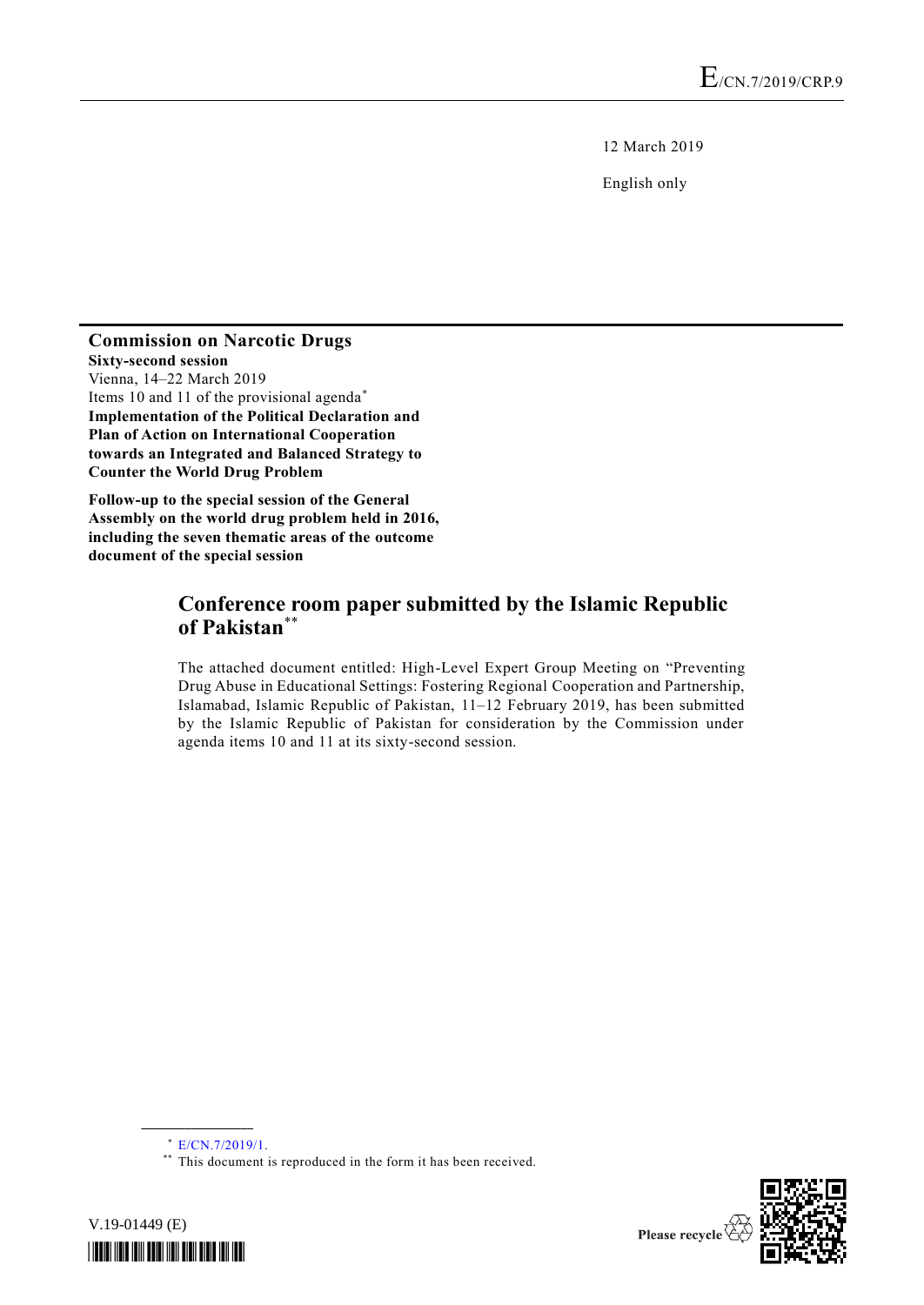# **High-Level Expert Group Meeting on "Preventing Drug Abuse in Educational Settings: Fostering Regional Cooperation and Partnership"**

### **Islamabad, Islamic Republic of Pakistan, 11–12 February 2019**

### **Chair's Summary**

To contribute towards the implementation of the resolution 61/2 of the United Nations Commission on Narcotic Drugs (CND), adopted during its sixty-first session in March 2018 in Vienna, a high-level expert group meeting on "Preventing Drug Abuse In Education Settings: Fostering Regional Cooperation And Partnership" was organized jointly by the Government of Pakistan and UNODC Regional Programme for Afghanistan and its Neighbouring Countries, in the Ministry of Foreign Affairs of Pakistan, Islamabad, from 11–12 February 2019.

Below is the Chair's summary of the main points based on the discussion held and recommendations made by the experts and practitioners participating in the above high-level expert meeting:

- $\triangleright$  There is an urgent need to scale up efforts to prevent drug abuse in education settings, through comprehensive, multidisciplinary and evidence -based approaches, including by taking into appropriate consideration the UNODC-WHO International Standards on Drug Use Prevention and Best Practices.
- ➢ Further efforts are needed to develop, as appropriate, national school education curricula, including drug abuse prevention messages tailored to the needs of the regional countries.
- ➢ UNODC, through its Regional Programme for Afghanistan and Neighbouring Countries, should continue to support capacity building of the Regional Programme countries in the area of drug abuse prevention in educational settings and should make this workshop an annual event to allow countries of the Regional Programme to promote cooperation, including sharing of good practices, in this thematic area.
- ➢ Enhance efforts to promote opportunities for healthy lifestyles for youth.
- ➢ More attention needs to be paid to the sustainability of UNODC's relevant prevention programmes. It was noted that the Family and School Together (FAST) programme and the Strengthening Families Programme (SFP 10-14) that have been implemented across the region were highly effective, but they were comparatively expensive with limited coverage. Efforts are needed to reduce costs and expand coverage and it was noted that a key way to do this would be to place a greater emphasis on Training of Trainers (ToT). The importance of regularly assessing the impact of prevention programmes was underscored.
- ➢ Engage youth, including through social media, to promote drug abuse prevention campaigns. Promote the involvement of students in initiatives aimed at preventing drug abuse in educational settings. Explore opportunities to promote students exchange programmes among the Regional Programme countries.
- $\triangleright$  There is a need for strengthening data collection, research and analysis in the region, including data disaggregated by gender, to provide further evidence to underpin national and regional efforts in the area of drug abuse prevention in educational settings.
- ➢ Promote coordinated efforts among ministries of education, health and interior/narcotics control to effectively address and counter drug abuse in educational settings.